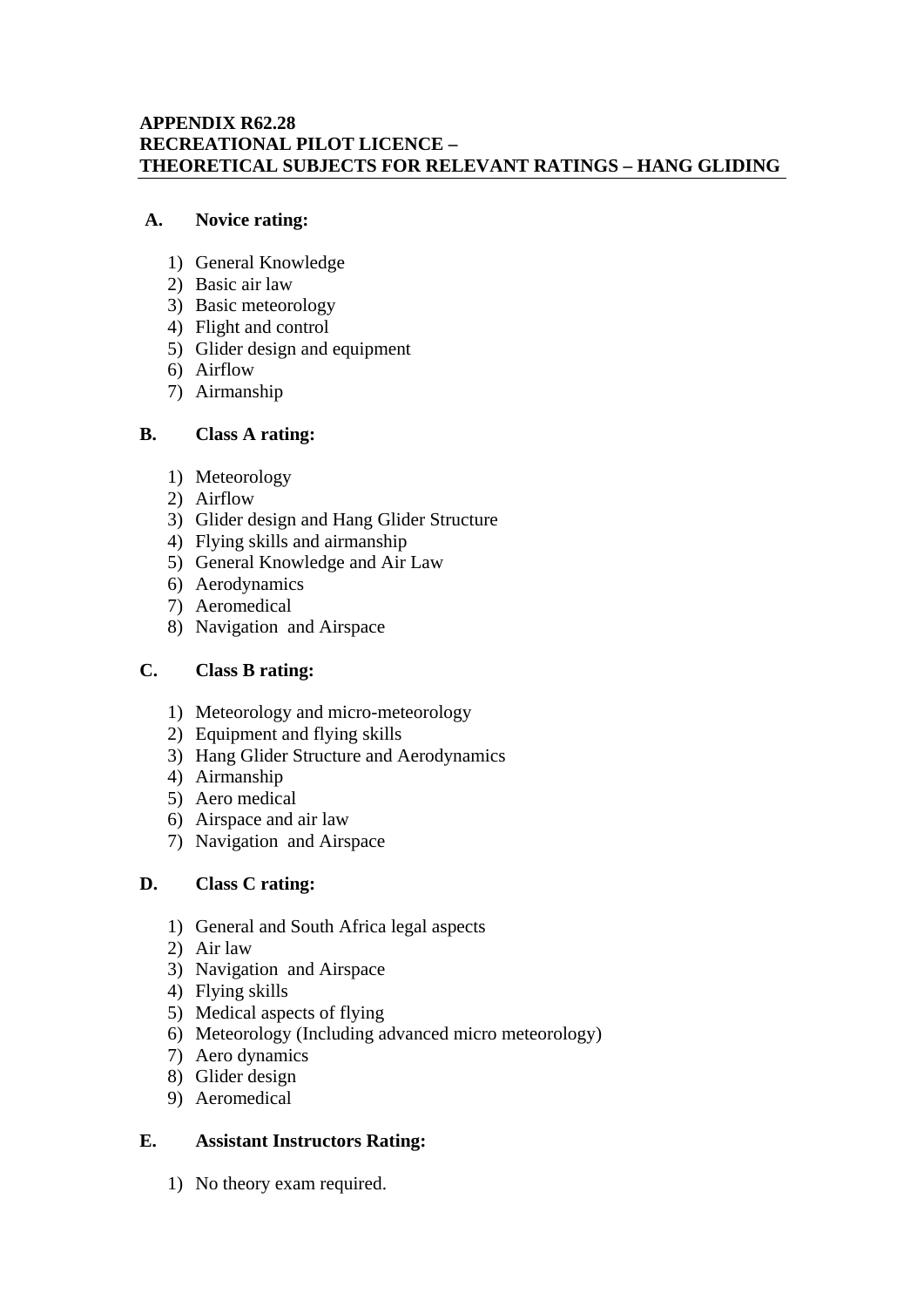## **F. Instructors Rating:**

## **Grade B**

- 1) Teaching aids and learning skills
- 2) Condition, locations and equipment for training
- 3) Progression stages in hang gliding
- 4) Legal aspects and record keeping
- 5) HG club, observer management structures
- 6) General first aid including psychological aspects for learning

## **G. Powered hang gliding endorsement:**

- 1) Principals of flight relating to powered hang gliding
- 2) Introduction to the power unit and related equipment
- 3) Fuel and engine management of the specific unit
- 4) Maintenance and repair of the specific unit
- 5) Starting procedures of the specific unit
- 6) Air law relating to powered hang gliding.
- 7) General Safety and airmanship relating to powered hang gliding

# **H. Tandem rating:**

- 1) Tandem flying equipment Knowledge including:
	- a) Harness selections
	- b) Hang strap considerations
	- c) Parachutes
	- d) Gliders
	- e) Safety wheels
	- f) Launch dollies
- 2) Meteorological conditions related to tandem flying.
- 3) Launching and landing site selection criteria.
- 4) Passenger comfort and safety including:
	- a) Hang positions high low, left right.
	- b) Hand grip positions.
	- c) Turning control frame space.
	- d) Stress recognition.
	- e) Panic procedures.
	- f) Passenger weight selection criteria.
- 5) Pre launch briefing and practical procedures.
- 6) General tandem towing procedures.

#### **I. Winch tow endorsement:**

Pilot must undergo a verbal theory test describing:

- a) Communication signals used between tow driver, launch marshal and pilot
- b) Accurate description of general towing procedures
- c) Accurate description of most likely emergencies and their remedies.